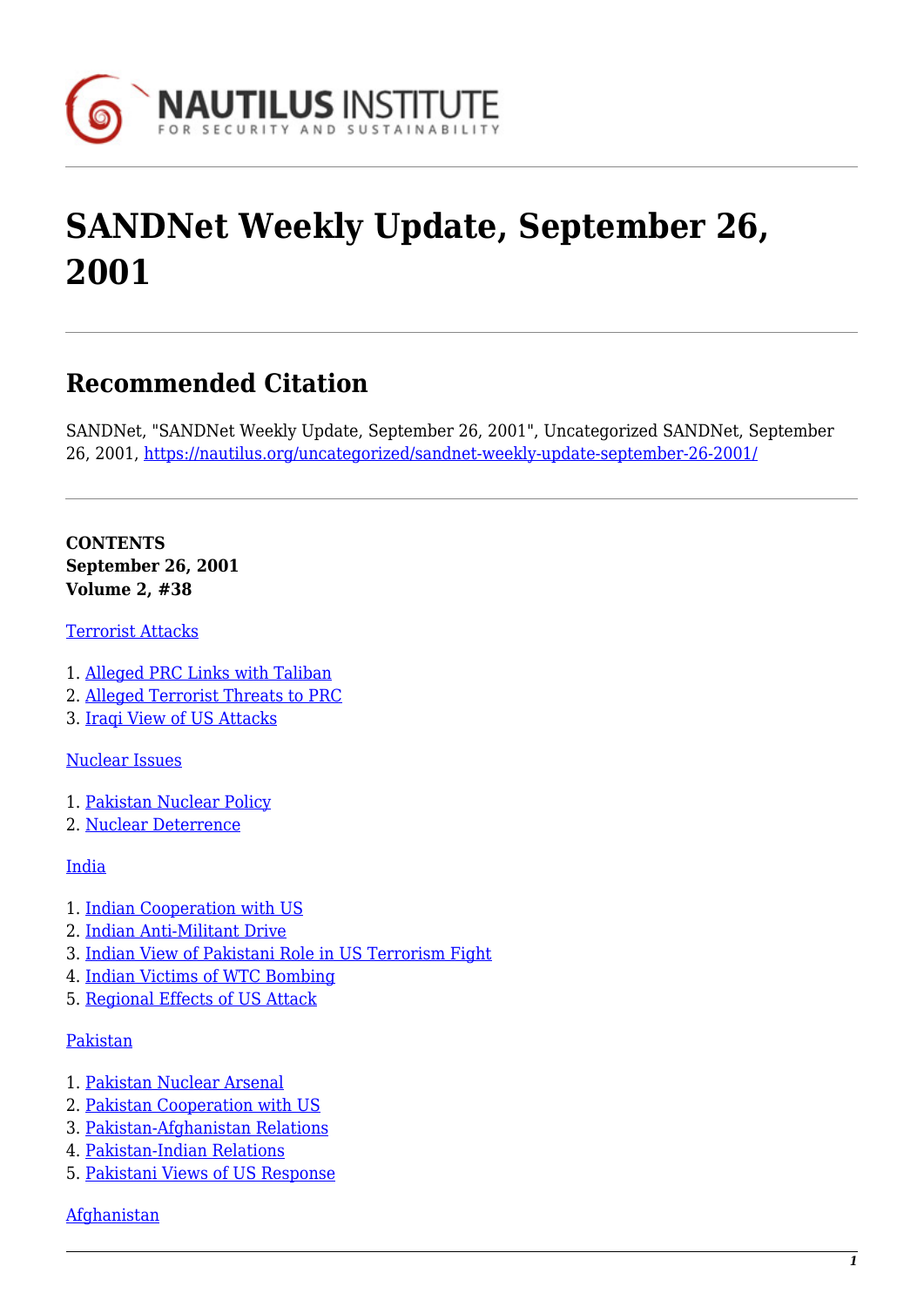- 1. [Taliban Reaction to US Military Action](https://nautilus.org/?p=45267&preview=true#21)
- 2. [Afghani Opposition Reactions](https://nautilus.org/?p=45267&preview=true#22)
- 3. [Taliban Threats to Pakistan](https://nautilus.org/?p=45267&preview=true#23)

## [Kashmir](https://nautilus.org/?p=45267&preview=true#24)

- 1. [Alleged Pakistani Support for Terrorism](https://nautilus.org/?p=45267&preview=true#25)
- 2. [Link of Kashmir Issue to US Attacks](https://nautilus.org/?p=45267&preview=true#26)

# **Terrorist Attacks**

## **1. Alleged PRC Links with Taliban**

The PRC denied US media reports alleging that it has had business and technical links with the ruling Taliban in Afghanistan. PRC Foreign Ministry spokesman Zhu Bangzao said that the PRC shut down its embassy to Afghanistan in February 1993 and has not sent resident personnel there since.

# **2. Alleged Terrorist Threats to PRC**

The PRC's official Xinhua news agency reported that Pakistani President General Pervez Musharraf might visit Beijing to discuss the aftermath of the attacks on New York and Washington. A government source in Macao said on Monday that police arrested seven Pakistani nationals after finding documents apparently containing instructions to attack US targets there and in Hong Kong if there were a strike on Afghanistan.

# **3. Iraqi View of US Attacks**

Iraqi Vice-President Taha Yassin Ramadan said in an interview that the attacks on the United States were "undoubtedly an internal act which heralds the beginning of the collapse (of the United States) from within." Ramadan said that the "collapse" of the United States would be the result of "God's will," and that the US should now "rethink both its internal and foreign policies."

## **Nuclear Issues**

# **1. Pakistan Nuclear Policy**

I. Hassan writes that although the Pakistani people have been led to believe that the possession of a nuclear bomb lends them complete security, "in fact it means that they have acquired the surest means to suicide." He discussed retired US General Lee Butler's journey from commander-in-chief of the United States Strategic Air Command to advocating nuclear disarmament.

# **2. Nuclear Deterrence**

An editorial argues that the attacks in the US have "forever shattered the myth of nuclear deterrence. There can be no deterrence against men possessed of a suicidal rage." The author warned against assuming that India can advance its security by acquiring the US as an ally.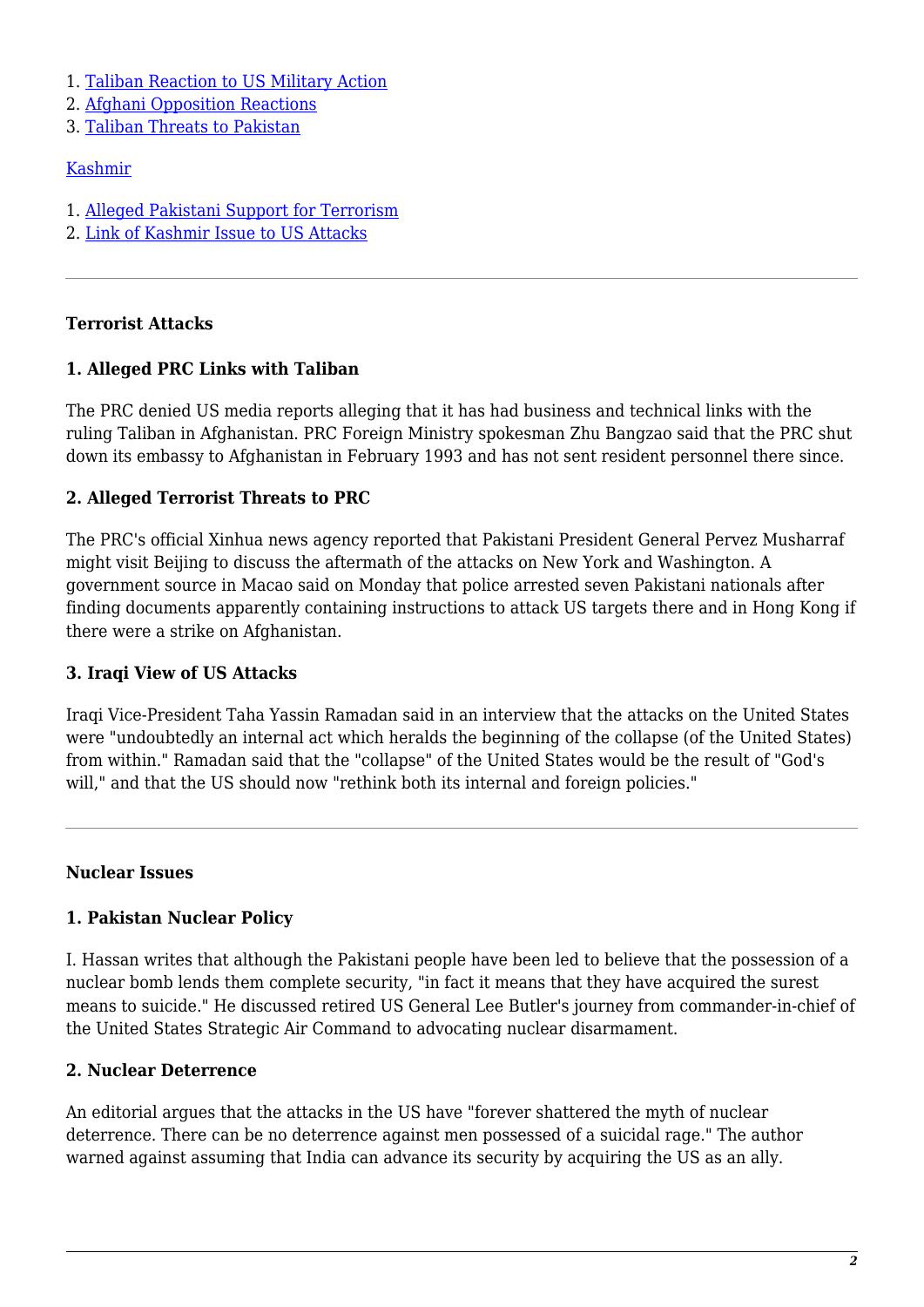## **India**

# **1. Indian Cooperation with US**

India is taking measures to prevent attacks similar to the ones in the US. The article noted that while India has offered "unconditional support" for the US fight against terrorism, the US would require India's help in creating an atmosphere against Islamic terrorism because India has the largest population of Muslims in the world after Indonesia. Prime Minister Atal Behari Vajpayee convened a meeting of his Cabinet Committee on Security (CCS) to deliberate on the likely fall out of the developments in the US on the South Asian region. The Union government is directing the central agencies and police to collect information to be given to US Federal Bureau of Investigation (FBI).

Bibhu Prasad Routray warns that India has to take a fresh look at the multiple challenges that terrorism poses to the various parts of the country, especially in the northeastern region. "The current global movement shows signs of focusing only on the Islamic aspect of terrorism and leaves untouched vast unhighlighted theatres of conflict which account for the loss of hundreds of lives and property.

Retired Brigadier General D Sharma argues that there is a "discernible" similarity between the attacks on the US and what has been happening in India. He concluded, "There is a requirement of a global and effective mechanism to monitor international terrorism. USA must take the lead. As far as India is concerned, it needs to fight Jehadis more aggressively and destroy these areas which breed terrorism." Union Home Minister L.K. Advani said that India had already set up Joint Working Groups (JWGs) with five countries, including the U.S., to fight terrorism. ["India already fighting terrorism: Advani"](http://www.thehindu.com/thehindu/2001/09/15/stories/02150003.htm)

## **2. Indian Anti-Militant Drive**

DH News Service reported that security forces in Srinagar are gearing up for an extraordinary offensive against militants across the state, likely to begin immediately after the US launches its strikes against Afghanistan.

# **3. Indian View of Pakistani Role in US Terrorism Fight**

Union Home Minister L K Advani said that any US strategy to combat terrorism should take into account Pakistan's active encouragement of terrorism along with Afghanistan's ruling Taliban. Advani stated, "The security scenario in this part of the world cannot disregard the fact that over the last decade or more, Taliban and Pakistan have been working in tandem to promote terrorism and have openly given refuge and asylum to those who have been indulging in terrorism." Parliamentary Affairs Minister Pramod Mahajan told US Ambassador Robert Blackwill that if the US was serious about fighting terrorism, it should also take into account the fact that it was cooperating with Pakistan, which he said was sponsoring terrorism in the region. ["Pakistan's nexus with Taliban cannot be ignored: Advani"](http://www.thehindu.com/thehindu/2001/09/16/stories/02160004.htm)

Indian officials say that some of the militant groups fighting Indian rule in Kashmir are liaising with the Taliban leaders and, possibly, with Osama bin Laden. Officials worried about possible spillover effects, with one top Indian defence officer in charge of operations quoted services as saying, "If this can happen to the US and if you look at our level of technology and intelligence, I can only conclude that we are sitting ducks."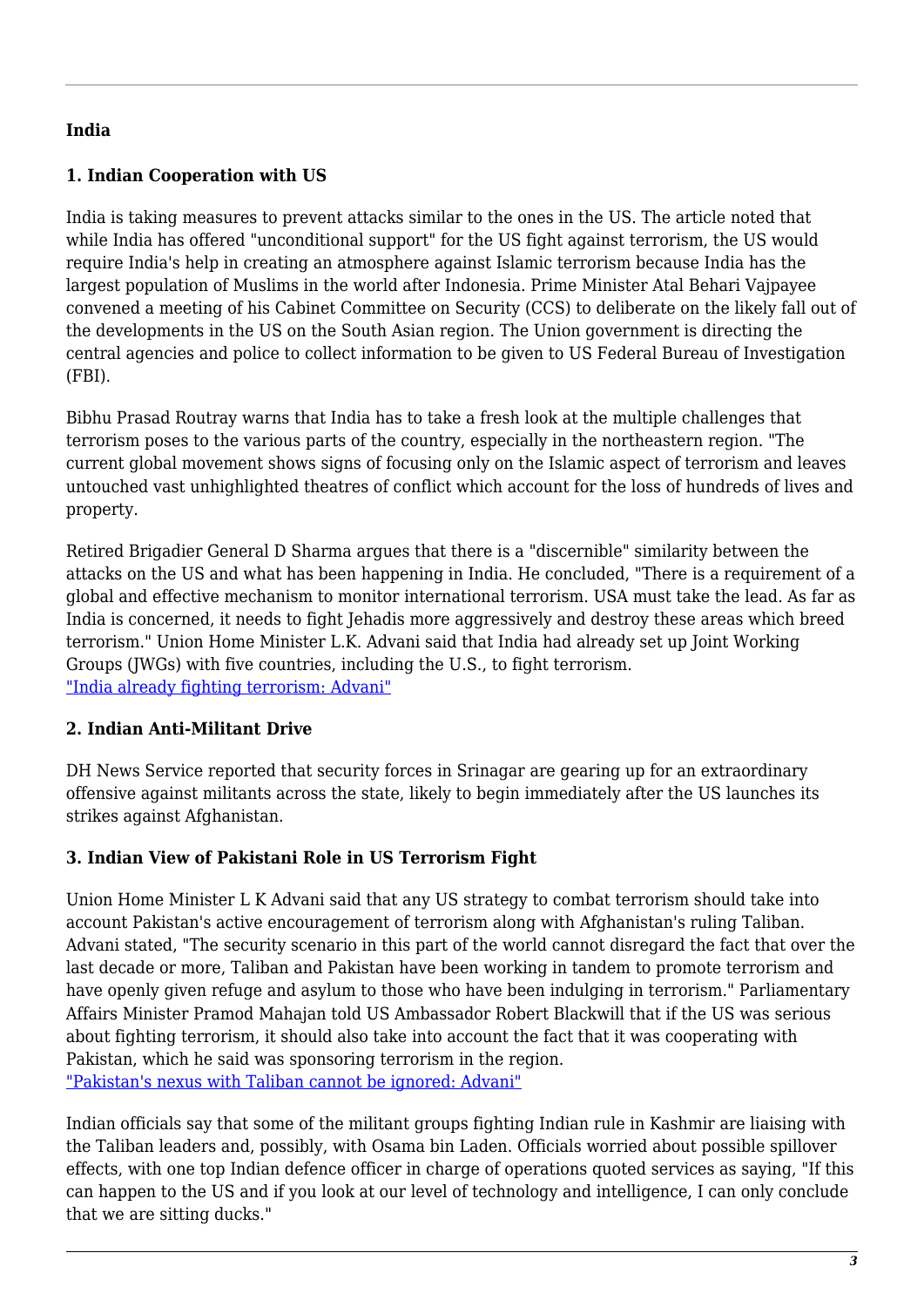## **4. Indian Victims of WTC Bombing**

More than 250 Indians are among those feared killed, injured or missing following the attacks on the World Trade Center. Shashi Tripathi, the Indian Consul-General in New York, said that 37 Indians are being treated in various hospitals, but some community leaders put the figure of injured at between 60 and 100.

["Many Indians still missing"](http://www.thehindu.com/thehindu/2001/09/14/stories/01140002.htm)

# **5. Regional Effects of US Attack**

L.K. Sharma writes that the new US focus on the region will have some impact on India's relations with the US. He said that India will have no reason to resent closer links between Pakistan and the US, provided the US does not distinguish between terrorists attacking the US and terrorists operating in Kashmir or other parts of India. He argues, "In the real world, the US would do what it knows best: to punish the enemy and to bribe the friends and overlook their lapses as long as these do not affect America's national interests." Unnamed sources said that Pakistan is likely to crack down on the Jamiat-e-Ulema-i-Islam, which has promoted the Taliban. Some in the Indian Government believe that the pre-occupation of the Jehadis with the US may help lower the tensions in Jammu and Kashmir.

["Govt. discusses fallout of U.S. attacks on the region"](http://www.thehindu.com/thehindu/2001/09/14/stories/01140006.htm)

P. V. Indiresan writes that on the one hand, most Islamic fundamentalists are likely to become more enthusiastic about terrorism in the wake of the US attacks. On the other, Islamic rulers, even those who have been patronizing terrorism, are likely to hold back. "Distressed at the lack of enthusiasm on the parts of their leaders, with faith in the power of terrorism magnified by the success of this attack, extremists may like to take over the reins themselves." ["Dealing with terror"](http://www.thehindu.com/thehindu/2001/09/15/stories/05152524.htm)

External Affairs and Defence Minister Jaswant Singh warned that linking terrorism to Islam will divide the world community against terrorism. Singh added that the fight against terrorism should not be confined to the NATO countries but involve democracies, including India and the Arab nations.

["Don't link terrorism to Islam: Jaswant"](http://www.thehindu.com/thehindu/2001/09/16/stories/02160001.htm)

## **Pakistan**

## **1. Pakistan Nuclear Arsenal**

The Los Angeles Times reports that US officials are concerned that launching a military campaign in Afghanistan could lead some dissidents in Pakistan to seize control of the country's nuclear weapons weapons, or bring to power a fundamentalist government, hostile to the US, that might pass on nuclear know-how to Osama bin Laden or other U.S. enemies. Pakistan's Nuclear Wild Card

#### **2. Pakistan Cooperation with US**

US President George Bush said that the US would give Pakistan a chance to prove what it means by its assurance of support for the counter-terrorism operation. Former Pakistan army chief General Mirza Aslam Beg said that Pakistan cannot afford to allow the United States to use its facilities for attacks, and warned that if the government took such a decision, the nation would reject it and rise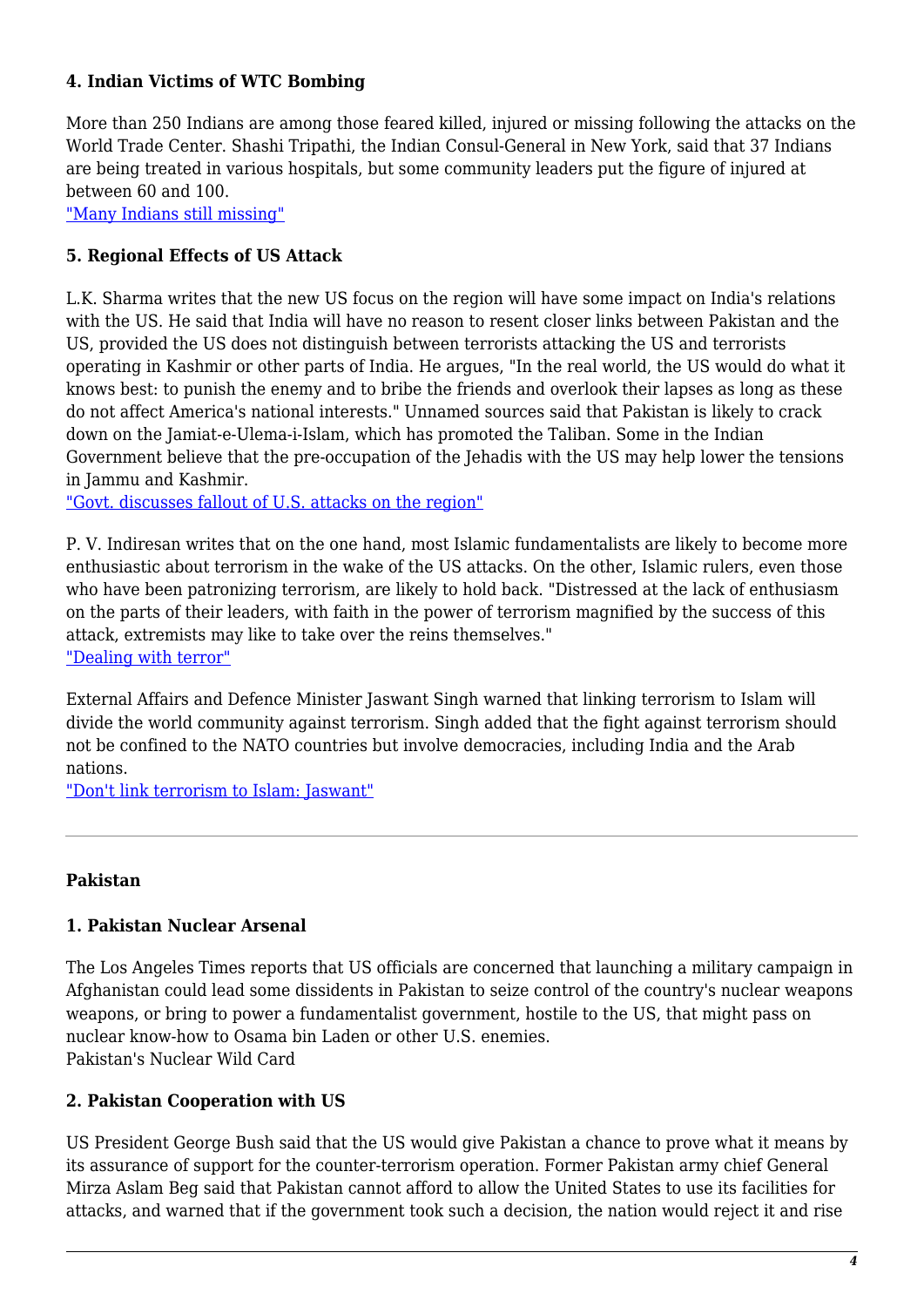against it. He also warned that there was a serious threat to Pakistan's nuclear installations.

The Defence of Afghanistan Council termed the attacks on the US a Jewish conspiracy and warned that they would wage Jehad not only against the US but also against the Pakistan government if it allowed the US to use its soil and air space for launching any attack against the Taliban or Osama Bin Laden. Over 40 political and religious parties in Pakistan called upon the government not to allow the US to use the country's territory or resources for an "unjustified attack against any country or individual."

Security experts feel that Pakistan is looking to hand over Osama Bin Laden either dead or alive to the US to prevent military action. The article said that Omar Abdul Hakim Abu Mausab Soori, an former bin Laden security guard who parted ways with Laden early this year following differences, is believed to have been drafted for the job. Indian security agencies feel that bin Laden may run away to Libya or Iraq.

L.K. Sharma writes that Pakistan's acceptance of US demands for cooperation may have greater impact on its polity, society and national ethos than any previous event. Former Pakistan finance minister Mubashar Hassan said that Pakistan should render all possible moral and political help and it should do all it can for the US government within the confines of national and international law and the limits prescribed by the charter of the United Nations. An editorial in Dawn said that the government is doing the right thing by trying to develop a consensus on "how to face up to what indeed is a grave international crisis in which Pakistan has become a key player."

# **3. Pakistan-Afghanistan Relations**

Pakistan's army has deployed along the Afghan border and said that Afghanistan's Taliban rulers had massed up to 25,000 fighters armed with Scud missiles just across from the Khyber Pass. Pakistan reinforced its own frontier in expectation of a possible attack.

M.P. Bhandara writes that Pakistan's "more or less permanent hostility" towards India has to be premised on the assumption that its western border will remain quiet. With the possibility of US military action causing troubles with Afghanistan, Pakistan may have to raise another army to protect its western border. An editorial in Dawn called on provincial governments to take the necessary precautions to guard against repercussions from Pakistan's support of the US.

## **4. Pakistan-Indian Relations**

Pakistan President Pervez Musharraf claimed that India offered its bases to the US because it "wants the US to be with them and get Pakistan declared a terrorist state, harm its strategic concerns and its Kashmir cause." He added, "It is regrettable that when the entire world is talking about fight against terrorism, India, with whom we were discussing peace and cooperation, is trying to bring a bad name to Pakistan and Islam."

# **5. Pakistani Views of US Response**

An opinion article in Dawn argues that the military reaction of the US to the attacks will help determine the future of terrorism. It warns, "a disproportionate and ill-targeted response will only serve to underline the hubris whereby the superpower attracts such widespread hostility."

Tahir Mirza warns that the attacks on the US may transform the open nature of US society. "It will need a tremendous effort on the part of leaders of public opinion and sensible, rational American citizens to soften the flag-waving instincts brought out into the open and prevent America from becoming a militaristic society."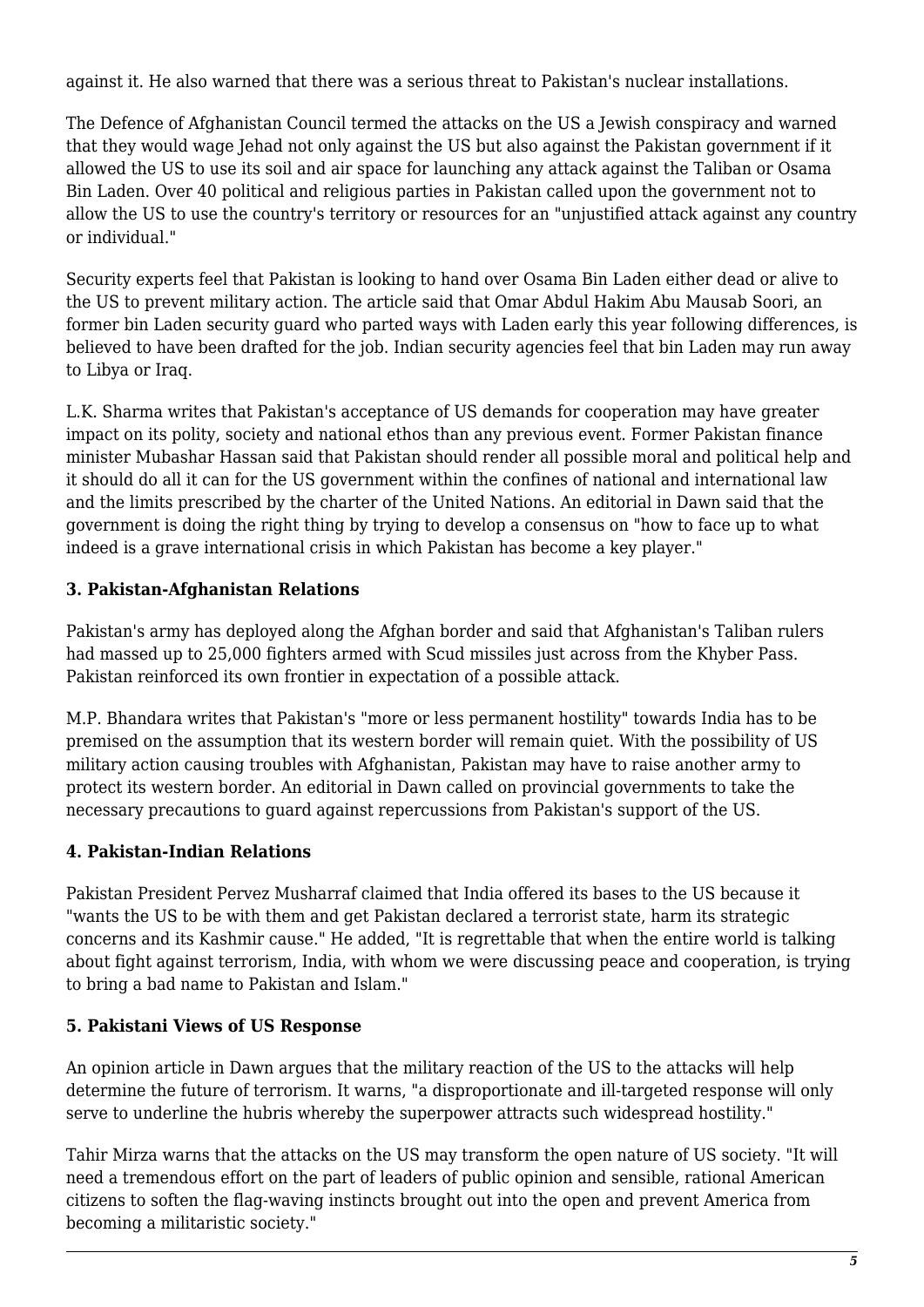Shafqat Mahmood, a former Pakistani Senator and federal and provincial minister, argued that the US comparisons of the attacks on New York and Washington to the Japanese attack on Pearl Harbor are ominous because "Pearl Harbour created a hatred that was unprecedented. From its core emerged the justification to use weapons of mass destruction." He warned, "There is a cold fury in the United States that will find an outlet. There is an anger that will not dissipate."

# **Afghanistan**

# **1. Taliban Reaction to US Military Action**

The Taliban's chief spokesman Mulla Abdul Hye Mutmaen told Dawn that the people of Afghanistan would stand with the Taliban against a US military strike. He warned, "The Americans would think several times before deciding on mounting attack against our country. Lest they forget, the example of the Soviet Union should be before them."

# **2. Afghani Opposition Reactions**

Mehmud Khan Achakzai, the Pushtun nationalist leader, said that the Taliban and "their usual mentors and collaborators" do not realize that "the time has come where nothing but saying and admitting the whole truth can save, not only Afghanistan but whole of this region from unimaginable catastrophe."

Abdullah Abdullah, a senior figure in the opposition Northern Alliance, said that Afghan guerrillas fighting the ruling Taliban movement would support any US Strike against camps run by Osama bin Laden. He stated, "We want the destruction of the terrorist camps, as well as the Taliban establishment, which have provided the facilities for the terrorist activities in Afghanistan. If the United States is about to show a reaction against terrorists and their collaborators, they should consult us and see ... how much effective our support and our cooperation would be."

## **3. Taliban Threats to Pakistan**

Taliban Ambassador to Pakistan Mullah Zaeef warned, "We will attack any country that permits attacks against us." The Pakistan Air Force (PAF) has decided to install a radar system at the strategic hilltop of Laram Valley in the Lower Dir district, while the Taliban administration of Kunar province sealed the Pakistan-Afghan border at two points along the Bajaur Agency for vehicular traffic. Afghans crossing into Pakistan said that the Taliban militia has deployed mobile rocket and missile launchers on mountaintops in anticipation of possible US aerial attacks.

## **Kashmir**

## **1. Alleged Pakistani Support for Terrorism**

Dr. Farooq Abdullah, Chief Minister of Jammu and Kashmir, said that Pakistan should be taught a lesson to keep it from abetting terrorism. He also demanded trial of Pakistani Generals in the International Court of Justice for training militants.

## **2. Link of Kashmir Issue to US Attacks**